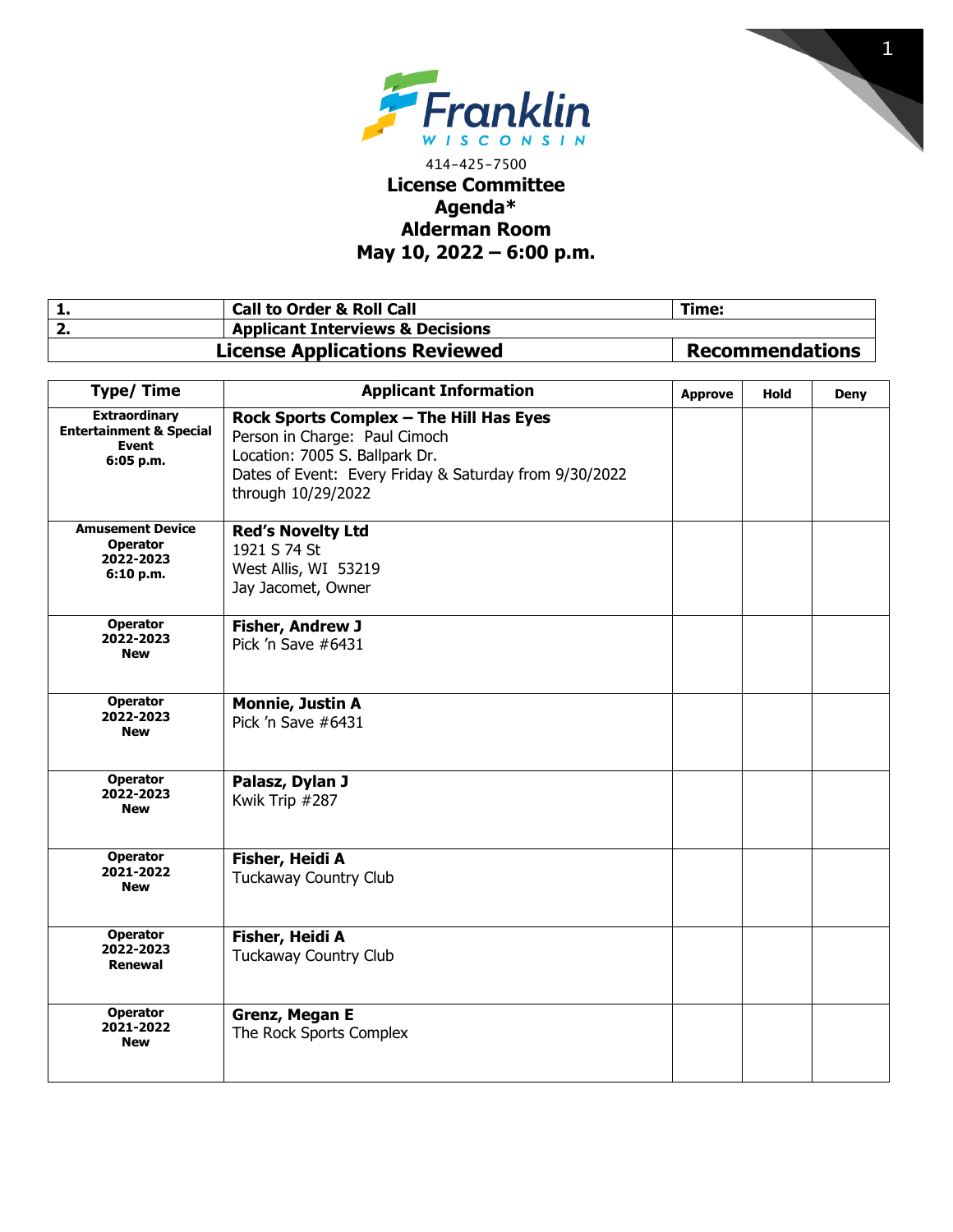| <b>Type/Time</b>                               | <b>Applicant Information</b>                          | <b>Approve</b> | Hold | <b>Deny</b> |
|------------------------------------------------|-------------------------------------------------------|----------------|------|-------------|
| <b>Operator</b><br>2022-2023<br><b>Renewal</b> | <b>Grenz, Megan E</b><br>The Rock Sports Complex      |                |      |             |
| <b>Operator</b><br>2021-2022<br><b>New</b>     | Talaska, James E<br>Country Lanes Bowling Center      |                |      |             |
| <b>Operator</b><br>2022-2023<br>Renewal        | Talaska, James E<br>Country Lanes Bowling Center      |                |      |             |
| <b>Operator</b><br>2021-2022<br><b>New</b>     | <b>Wolff, Pamela J</b><br>Walgreens #05884            |                |      |             |
| <b>Operator</b><br>2022-2023<br>Renewal        | Wolff, Pamela J<br>Walgreens #05884                   |                |      |             |
| <b>Operator</b><br>2022-2023<br>Renewal        | <b>Aguilar, Jennifer M</b><br>Walgreens #05884        |                |      |             |
| <b>Operator</b><br>2022-2023<br><b>Renewal</b> | Arora, Agam S<br>Walgreens #15020                     |                |      |             |
| Operator<br>2022-2023<br>Renewal               | <b>Banks, Lorese C</b><br>Target Store T-2388         |                |      |             |
| <b>Operator</b><br>2022-2023<br><b>Renewal</b> | Bishop, Joshua I<br>On The Border                     |                |      |             |
| <b>Operator</b><br>2022-2023<br>Renewal        | Cauley, Joseph A<br>Rawson Pub                        |                |      |             |
| Operator<br>2022-2023<br>Renewal               | <b>Cieslak, Tadeusz A</b><br>Polonia Sport Club       |                |      |             |
| <b>Operator</b><br>2022-2023<br>Renewal        | <b>Cruz, Nicole M</b><br>Mulligan's Irish Pub & Grill |                |      |             |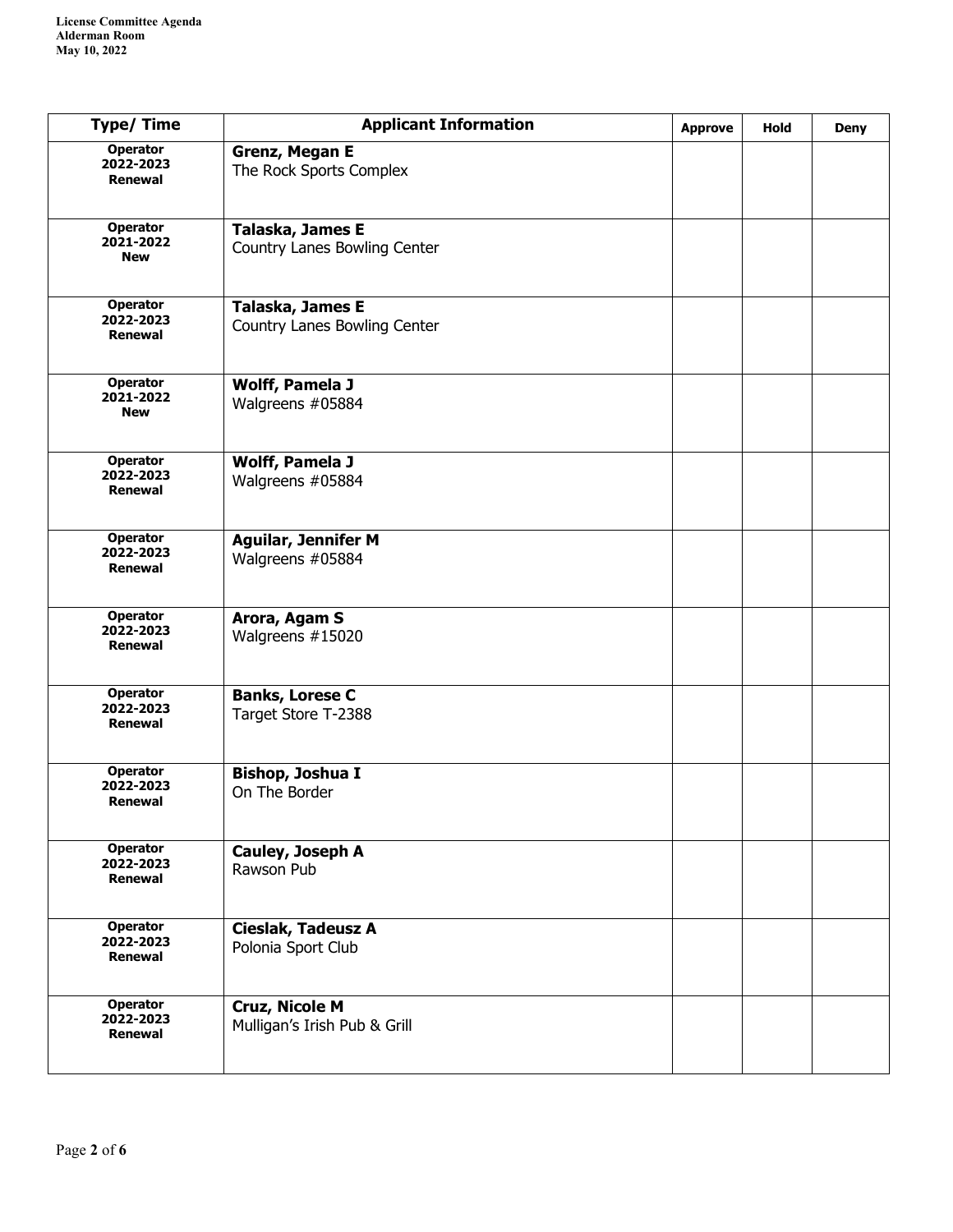| <b>Type/Time</b>                               | <b>Applicant Information</b>                        | <b>Approve</b> | <b>Hold</b> | <b>Deny</b> |
|------------------------------------------------|-----------------------------------------------------|----------------|-------------|-------------|
| <b>Operator</b><br>2022-2023<br>Renewal        | Danowski, Samuel L<br>Kwik Trip #287                |                |             |             |
| <b>Operator</b><br>2022-2023<br>Renewal        | Fenelon, John J<br>Kwik Trip #287                   |                |             |             |
| <b>Operator</b><br>2022-2023<br>Renewal        | <b>Graf, Corie L</b><br>Iron Mike's                 |                |             |             |
| <b>Operator</b><br>2022-2023<br><b>Renewal</b> | Haase, Jody L<br>7-Eleven                           |                |             |             |
| <b>Operator</b><br>2022-2023<br>Renewal        | <b>Hoffman, Carinn N</b><br>The Rock Sports Complex |                |             |             |
| <b>Operator</b><br>2022-2023<br><b>Renewal</b> | Jaskie, Shane R<br>Iron Mike's                      |                |             |             |
| <b>Operator</b><br>2022-2023<br>Renewal        | Jensen, Ellen L<br>Buckhorn Bar & Grill             |                |             |             |
| <b>Operator</b><br>2022-2023<br>Renewal        | Karampelas, Elizabeth<br>Honey Butter Cafe          |                |             |             |
| <b>Operator</b><br>2022-2023<br>Renewal        | Klinko, Dawn M<br>Walgreens #15020                  |                |             |             |
| <b>Operator</b><br>2022-2023<br>Renewal        | Knurowski, Robert<br>Walgreens #05884               |                |             |             |
| <b>Operator</b><br>2022-2023<br>Renewal        | Kochan, Lori A<br>Swiss Street Pub & Grill          |                |             |             |
| <b>Operator</b><br>2022-2023<br>Renewal        | Kuklinski, Kim T<br>Kwik Trip #287                  |                |             |             |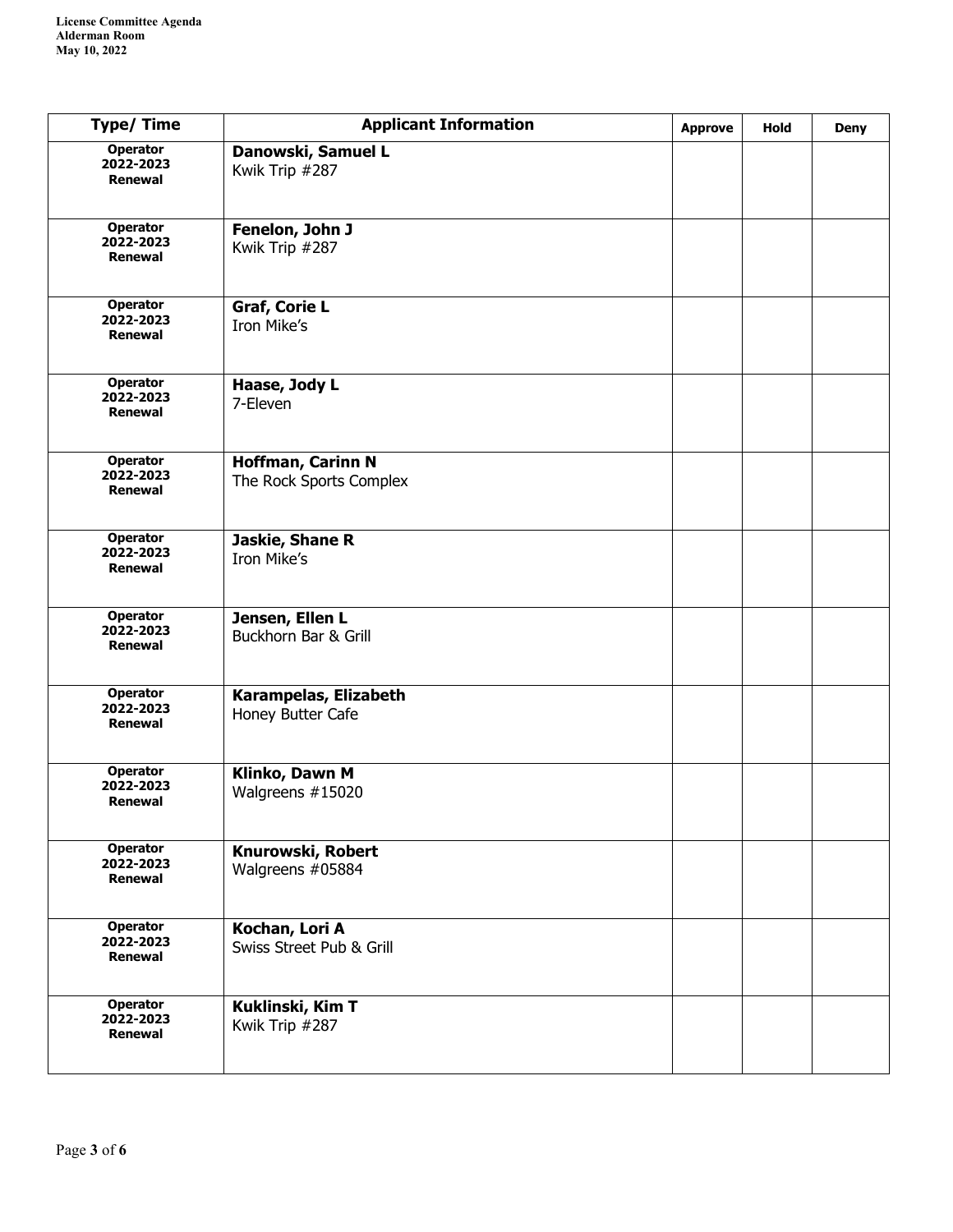| <b>Type/Time</b>                               | <b>Applicant Information</b>                            | <b>Approve</b> | <b>Hold</b> | <b>Deny</b> |
|------------------------------------------------|---------------------------------------------------------|----------------|-------------|-------------|
| <b>Operator</b><br>2022-2023<br><b>Renewal</b> | Lockett, Angela<br>Walgreens #05884                     |                |             |             |
| <b>Operator</b><br>2022-2023<br>Renewal        | <b>Martinez, Jennifer L</b><br>Swiss Street Pub & Grill |                |             |             |
| <b>Operator</b><br>2022-2023<br>Renewal        | Meier, Lee Ann<br>Country Lanes Bowling Center          |                |             |             |
| <b>Operator</b><br>2022-2023<br><b>Renewal</b> | Mora, Josefina<br>Walgreens #05884                      |                |             |             |
| <b>Operator</b><br>2022-2023<br>Renewal        | Murphy, Melissa A<br>Walgreens #15020                   |                |             |             |
| <b>Operator</b><br>2022-2023<br>Renewal        | Pelzek, Alexandria P<br>Kwik Trip #287                  |                |             |             |
| <b>Operator</b><br>2022-2023<br><b>Renewal</b> | Peters, Miranda R<br>Iron Mike's                        |                |             |             |
| Operator<br>2022-2023<br>Renewal               | <b>Riley, Olivia P</b><br>Walgreens #15020              |                |             |             |
| <b>Operator</b><br>2022-2023<br>Renewal        | Robinson, Corey A<br>Target Store T-2388                |                |             |             |
| Operator<br>2022-2023<br>Renewal               | <b>Ruyle, Toni M</b><br>Swiss Street Pub & Grill        |                |             |             |
| Operator<br>2022-2023<br>Renewal               | Short, Krystal M<br>Iron Mike's                         |                |             |             |
| <b>Operator</b><br>2022-2023<br>Renewal        | <b>Steffes, Mark</b><br>Kwik Trip #287                  |                |             |             |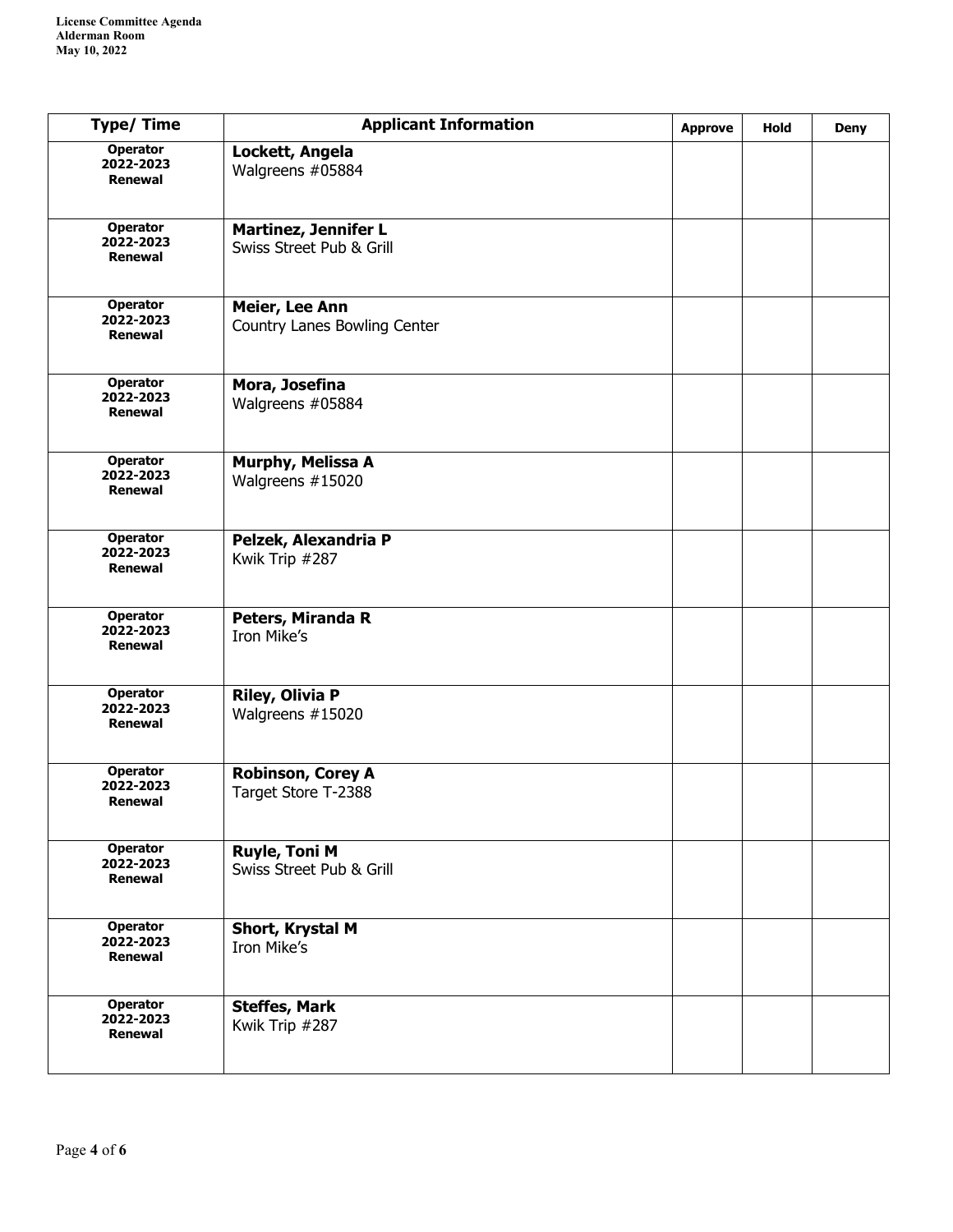| <b>Type/Time</b>                                        | <b>Applicant Information</b>                                                                                     | <b>Approve</b> | Hold | <b>Deny</b> |
|---------------------------------------------------------|------------------------------------------------------------------------------------------------------------------|----------------|------|-------------|
| <b>Operator</b><br>2022-2023<br>Renewal                 | Theis, Kathryn M<br>Target Store T-2388                                                                          |                |      |             |
| <b>Operator</b><br>2022-2023<br>Renewal                 | <b>Tode, Sarah A</b><br>Country Lanes Bowling Center                                                             |                |      |             |
| <b>Operator</b><br>2022-2023<br>Renewal                 | Valadez-Servin, Brenda P<br>Sendik's Fruit Market                                                                |                |      |             |
| <b>Operator</b><br>2022-2023<br>Renewal                 | <b>Widenski, Denise R</b><br>Kwik Trip #287                                                                      |                |      |             |
| <b>Operator</b><br>2022-2023<br>Renewal                 | Wotnoske, Erika A<br>The Rock Sports Complex                                                                     |                |      |             |
| <b>Amusement Device</b><br><b>Operator</b><br>2022-2023 | <b>American Entertainment Services, Inc</b><br>W337 S5059 Hwy GG<br>Dousman, WI 53118<br>Kenneth Grothman, Owner |                |      |             |
| <b>Amusement Device</b><br><b>Operator</b><br>2022-2023 | <b>Games Are Us, Inc</b><br>W144 S6315 College Ct<br>Muskego, WI 53150<br>Steven Murphy, Owner                   |                |      |             |
| <b>Amusement Device</b><br><b>Operator</b><br>2022-2023 | <b>National Entertainment</b><br>246 S Taylor Ave, Unit 200<br>Louisville, CO 80027<br>James Sevalt, Manager     |                |      |             |
| <b>Amusement Device</b><br><b>Operator</b><br>2022-2023 | <b>Wisconsin P &amp; P Amusement</b><br>12565 W Lisbon Rd<br>Brookfield, WI 53005<br>Michael Weigel, Owner       |                |      |             |
| <b>Auto Salvage</b><br>2022-2023                        | Al's auto Salvage, Inc<br>DBA Al's Auto Salvage<br>10942 S 124th St<br>Albert Schill, Manager                    |                |      |             |
| Day Care<br>2022-2023                                   | <b>Ingenious, Inc.</b><br>DBA Ingenious, Inc<br>7260 S 76 St<br>Marilyn Quinonez, Manager                        |                |      |             |
| Day Care<br>2022-2023                                   | <b>Jubilee Faith Center, Inc</b><br>DBA Jubilee Christian School<br>3639 W Ryan Rd<br>Tanya Soich, Manager       |                |      |             |